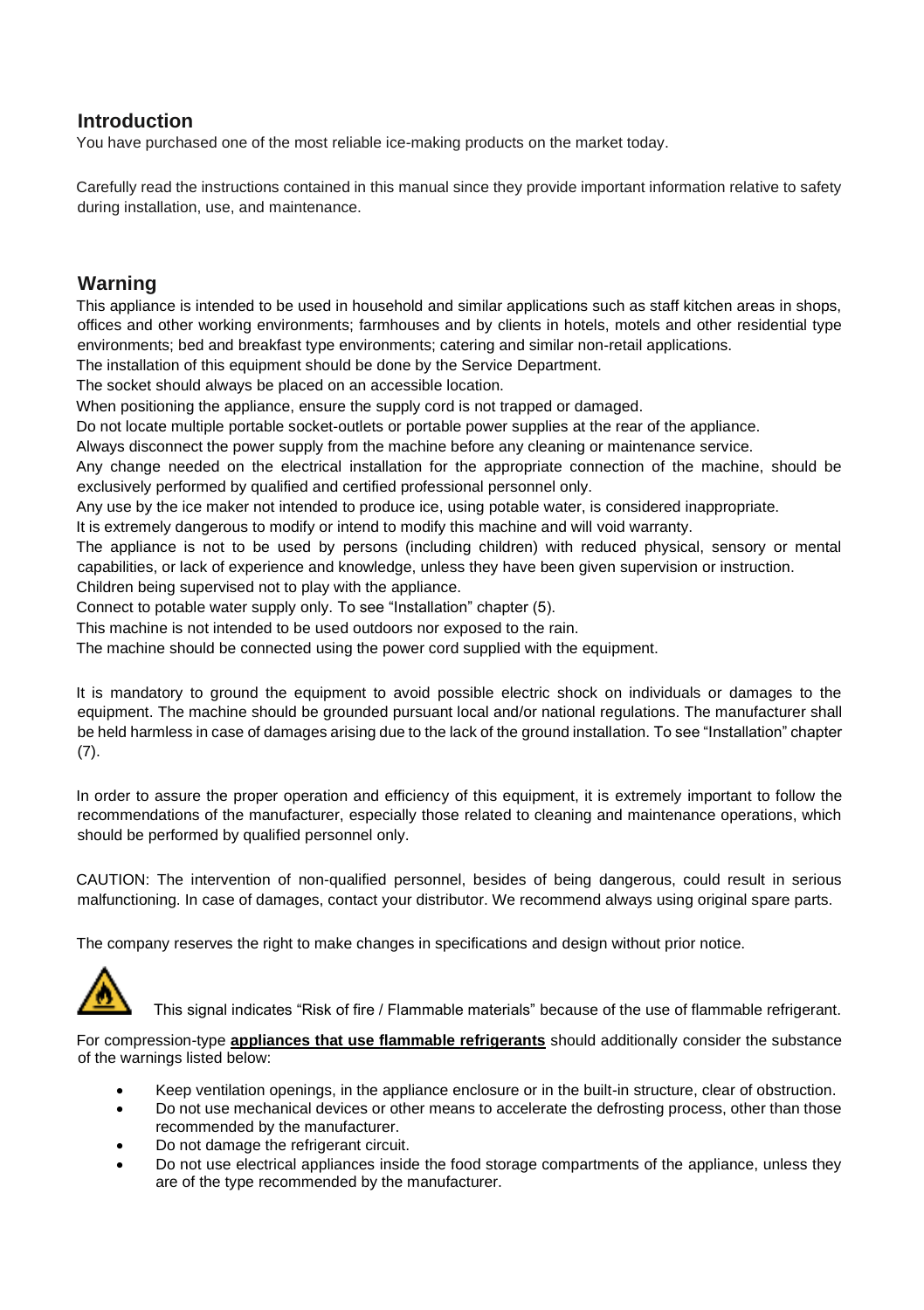• Do not store explosive substances such as aerosol cans with a flammable propellant in this appliance.

In case of a flammable refrigerant leakage:

- Do not generate flames close to the appliance.
- Do not switch on/off or plug in/off the appliance.
- To ventilate immediately the area where appliance is located by opening doors and/or windows.
- To call to an authorized technical service.

Disposal of the ice maker: The company encourages to follow the regulations of each country regarding ecofriendly disposal of electric and electronic devices such this one. User who is wanting to dispose of this equipment must contact the manufacturer and follow the method to appropriate differentiated collection for the subsequent treatments.

#### **Reception of the Machine**

Inspect the outside packing. In case of damages, MAKE THE CORRESPONDING CLAIM TO THE CARRIER. To confirm the existence of damages, UNPACK THE MACHINE IN THE PRESENCE OF THE CARRIER and state any damage on the equipment on the reception document or freight document.

Always state the machine number and model. This number is printed on three locations:

(1) Packing: On the outside, it contains a label with the manufacturing number.



- (2) Exterior of the equipment: On the back of the equipment, there appears a label with the same characteristics as the previous one.
- (3) Nameplate: On the back of the machine.

|                                                          |                        | <b>ESA46152336</b> | S/N:18383072     |  |
|----------------------------------------------------------|------------------------|--------------------|------------------|--|
|                                                          | NG 100-A2F 220/50 R290 |                    | CD: 18090U       |  |
| <b>Volt</b><br>$220 - 240 -$                             | 50                     |                    | 16               |  |
| R290                                                     | 130                    |                    |                  |  |
| condensacion-bondensational ondensation<br>AIRE-AIR-LUFT |                        |                    | Made in Spain/EU |  |
|                                                          |                        |                    |                  |  |

Check that in interior of the machine the installation kit is complete and comprises:

- Scoop, drain hose, four legs and manual.
- Water connection
- Warranty and serial number.

CAUTION: All packing elements (plastic bags, carton boxes and wood pallets) should be kept outside the reach of children, as they are a source of potential hazard.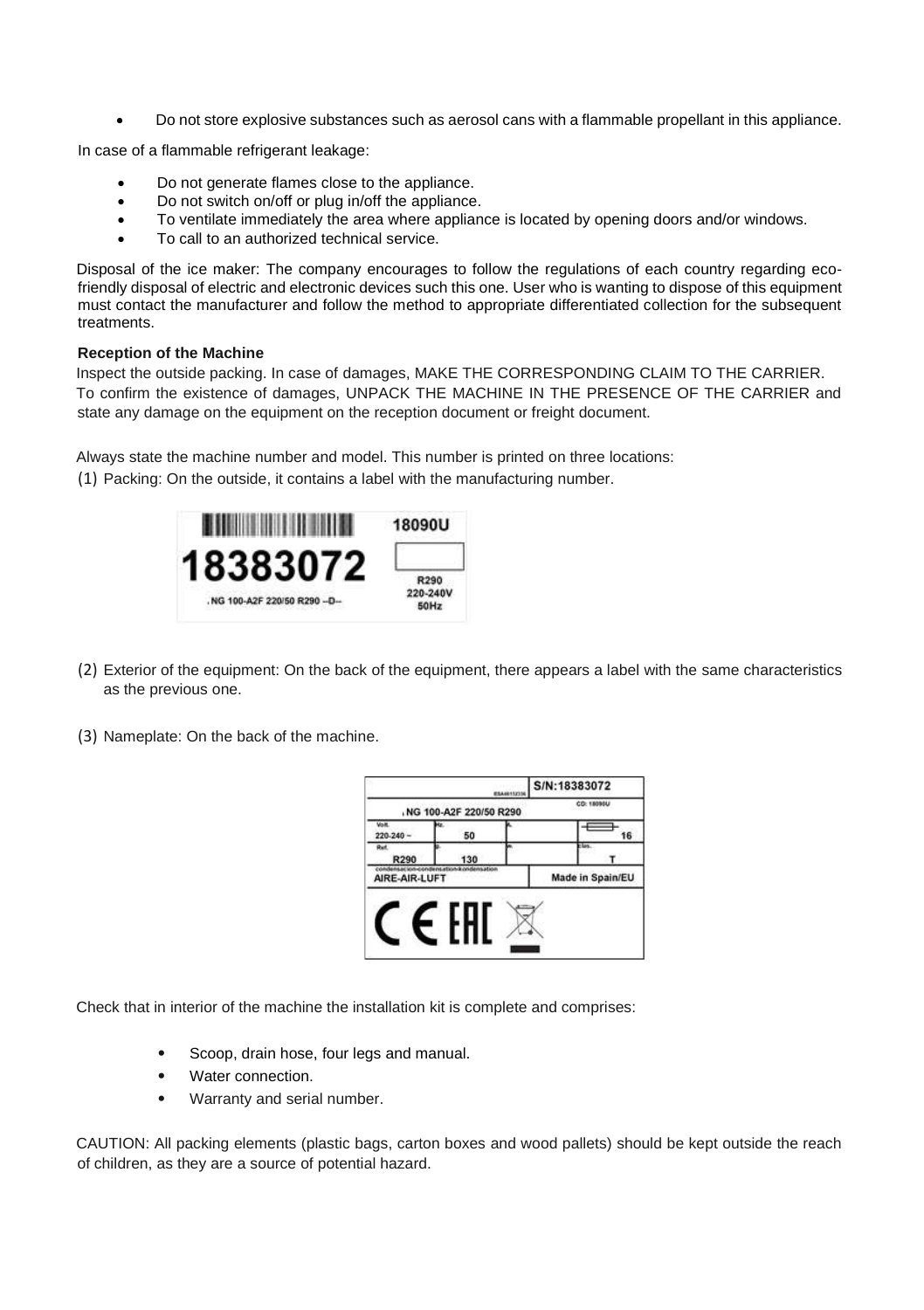# **Installation**

1.- LOCATION OF ICE MACHINE

This ice maker is not designed for outdoor operation. The icemaker should not be located next to ovens, grills or other high heat producing equipment.

The machines are designed to operate at room temperature between 10ºC (41ºF) and 43ºC (109.4ºF). There may be some difficulties in ice slab removal under the minimum temperatures. Above the maximum temperature, the life of the compressor is shortened, and the production is substantially lower.

The air cooled (undercounter) ice makers take the air through the front section, and drive it off through the back and front louvers due to their new oblique condenser structure and placement. Do not place anything on the top of ice maker or facing the front grille. In case the front grille is either total or partially obstructed, or due to its placement it receives hot air from another device, we recommend, in case it is not possible to change the location or to install a water-cooled machine. The unit can be installed in a recessed position, with a reduction in production. The air cooled (modular) ice makers take the air through the back section and drive it off through the two lateral louvers. In the case it is not possible to respect the minimum distances recommended (see the picture in point 3) for these machines we recommend installing a water-cooled unit.

The location must allow enough clearance for water, drain and electrical connections in the rear of the ice machine. It is important that the water inlet piping do not pass near sources of heat so as not to lose ice production.

### 2.- LEVELING THE ICE MACHINE

Use a level on top of ice machine in order to ensure the equipment is perfectly levelled.

Only for undercounter machines:

Screw the levelling legs onto the bottom of the ice machine as far as possible.

Move the machine into its final position.

Use a level on top of the ice machine. Turn each foot as necessary to level the ice machine from front to back and side to side.

NOTE: An optional 3 1/2'' (90mm) caster assembly is available for use in place of the legs. Installation instructions are supplied with the casters.



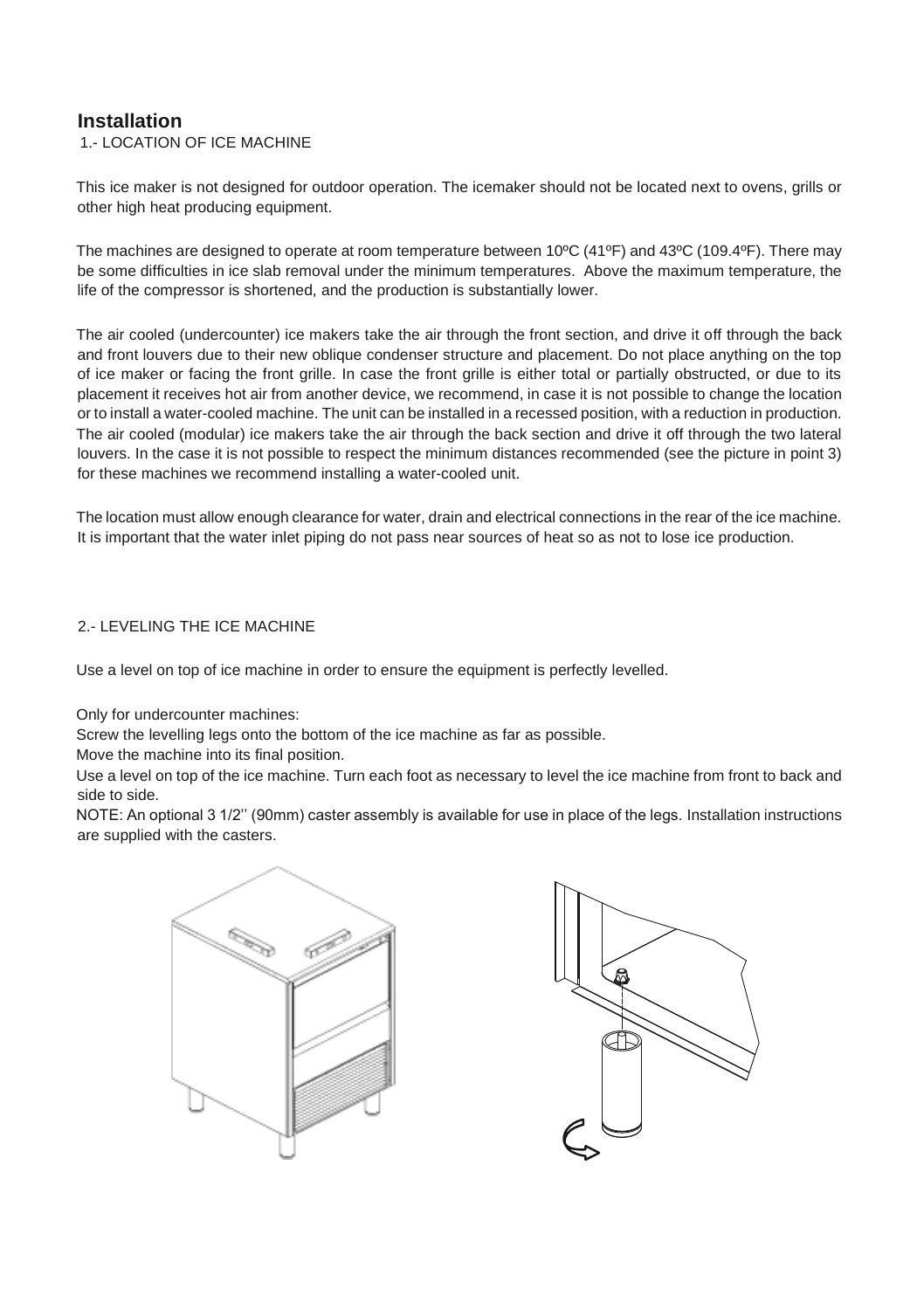## 3.-MINIMUM DISTANCE TO OBSTACLES

The minimum clearance values you can see below are recommended for efficient operation and servicing.

#### UNDERCOUNTER MODELS AND THE SERVICE OF STATE SERVICES AND MODULAR MODELS



4.-CONNECTION DIAGRAMS

The location must allow enough clearance for water drain and electrical connections in the rear of the ice machine.

## UNDERCOUNTER MODELS AND ALL AND A MODELS MODELS MODELS





#### 5.-WATER SUPPLY

The quality of the water supplied to the ice machine will have an impact on the time between cleanings and ultimately on the life of the product (mainly in water cooled units). It also will have a remarkable influence on the appearance, hardness and flavour of the ice.

Local water conditions may require treatment of the water to inhibit scale formation, improve taste and clarity. If you are installing a water filter system, refer to the installation instructions supplied with the filter system.

Pressure should be between 1 and 6 bar (0,1 MPa and 0,6 MPa or 14 and 85 psi). If pressure overpasses such values, install a pressure regulator.

ATTENTION: The machine shall be plumbed.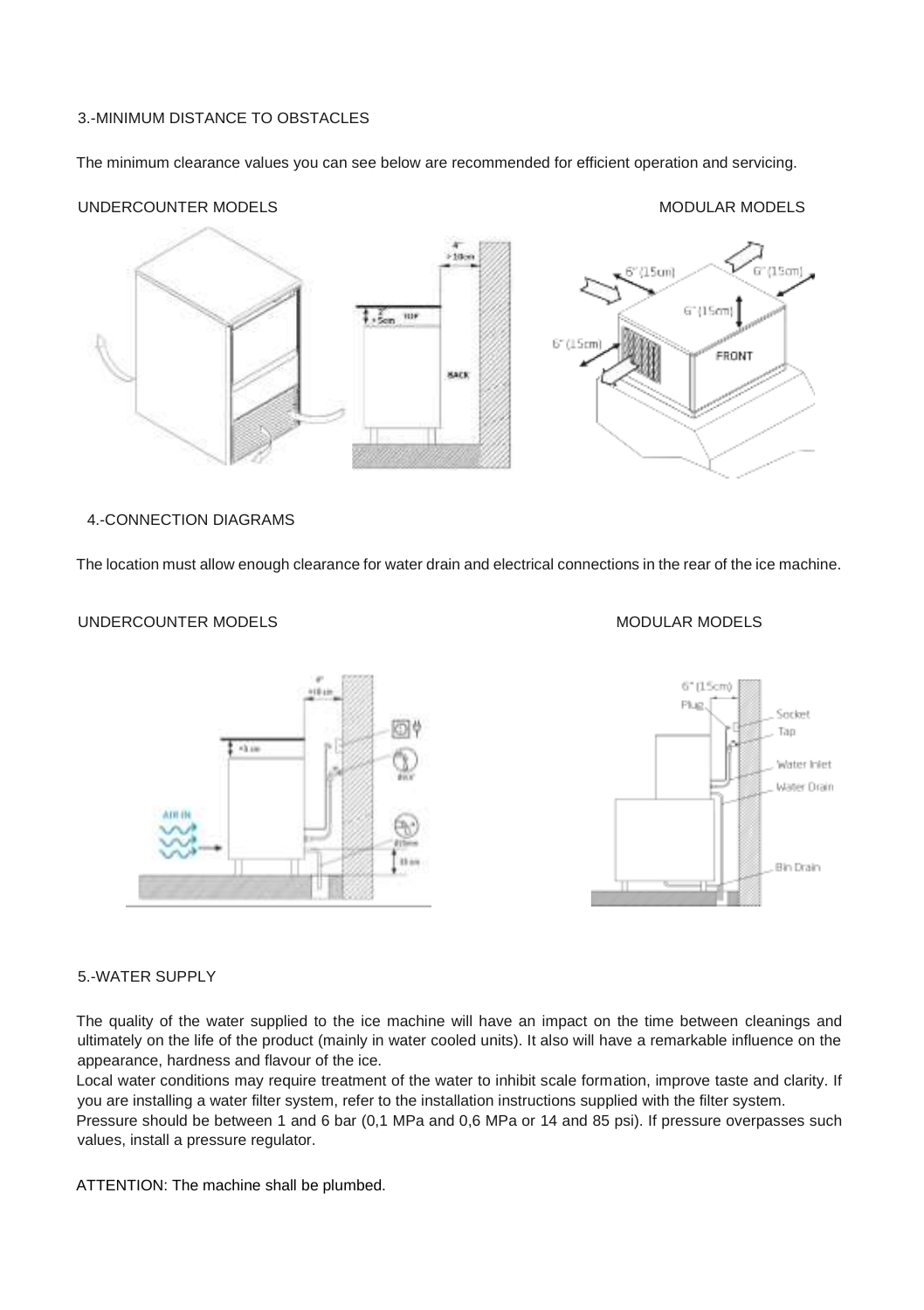

Drainage should be located below the level of the machine, at 150 mm (5,9'') minimum.

It is convenient that the drainage pipe is 30 mm (1,18") inside diameter and with a minimum gradient of 3 cm/ meter (0,36''/ft), see figure below.



# 7.-ELECTRICAL CONNECTION

**IT IS MANDATORY TO GROUND THE EQUIPMENT**: To avoid possible discharges on individuals or damages to the equipment, the machine should be grounded following local and/or national regulations as needed. THE MANUFACTURER SHALL BE HELD HARMLESS IN CASE OF DAMAGES ARISING DUE TO THE LACK OF THE GROUND INSTALLATION.

In case the supply cable is damaged, it should be replaced by a cable of special assembly to be furnished by the manufacturer or after-sales service. Such replacement should be performed by qualified technical service only. The machine should be placed in such a way that allows a minimum space between the back and the wall to allow an easy access and without risks to the cable plug.

It is convenient to install adequate switches and circuit breakers.

Voltage is indicated in the nameplate. Variation on voltage above the 10% stated on the nameplate could result on damages or prevent the machine start-up.

8.-INSTALLATION OF MODULAR EQUIPMENTS ON TOP OF BINS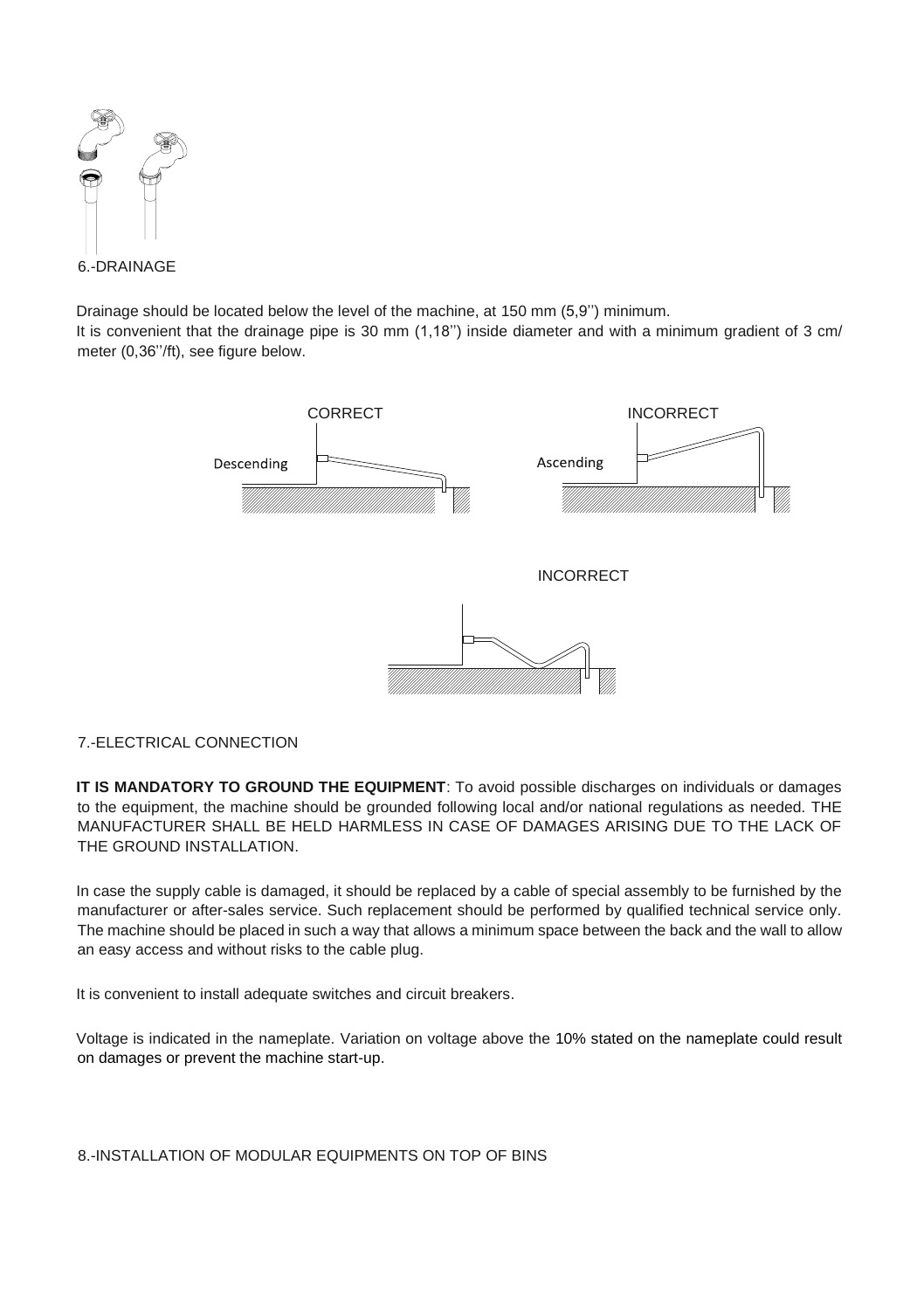Modular ice makers should be installed on top of bins, following the instructions contained in this manual. The resistance and stability of the container-machine/s assembly should be verified, as well as the fastening elements. Follow bin manufacturer instructions.

# **Start-Up**

# **1.- Previous Checkup**

- a) Is the machine levelled?
- b) Voltage and frequency are the same as those on the nameplate?
- c) Are the discharges connected and operating?
- d) Will the ambient temperature and water temperature remain in the following range?

|                | ROOM                           | WATER       |
|----------------|--------------------------------|-------------|
| MAXIMUM        | 43° C / 109° F                 | 35°C / 95°F |
| <b>MINIMUM</b> | $10^{\circ}$ C $/43^{\circ}$ F | 5°C / 35°F  |

e) Is water pressure appropriate?

| <b>MINIMUM</b> | 1 Bar (0,1 MPa or 14 psig) |
|----------------|----------------------------|
| <b>MAXIMUM</b> | 6 Bar (0,6 MPa or 85 psig) |

NOTE: In case input water pressure is higher than 6 Bar (0,6 MPa or 85 psig), install a pressure regulator.

## **2.- Start-Up**

Once the installation instructions are followed (ventilation, site conditions, temperatures, water quality, etc.), proceed as follows:

- 1. Open the water inlet. Verify the no existence of leakages.
- 2. For undercounter models open the door and remove the protection elements on the shield. For modular models remove the two locking screws on top of machine, take off the front panel and remove protection elements on the shield and on the thickness sensor.
- 3. Verify that the shield moves freely. For modular models verify also the thickness sensor moves freely.
- 4. Connect the machine to the power supply.
- 5. For undercounter models: push the switch on the machine front side. For modular models: push the switch found on the back of the machine and then set the ice-wash switch to the position I.
- 6. Verify that there are no vibrations or frictions on the elements.
- 7. Verify that the water fall to the evaporator is occurring uniformly and all ice cubes are properly watered.
- 8. Close door (for undercounter models) / Replace the front panel in its place (for modular models).
	- 9.For modular models verify the ice slab with the pictures below through the thickness sensor which needs to be regulated. In case of undercounter models, to adjust the switches according to tables shown on the label placed on top cover

Modular Models Undercounter Models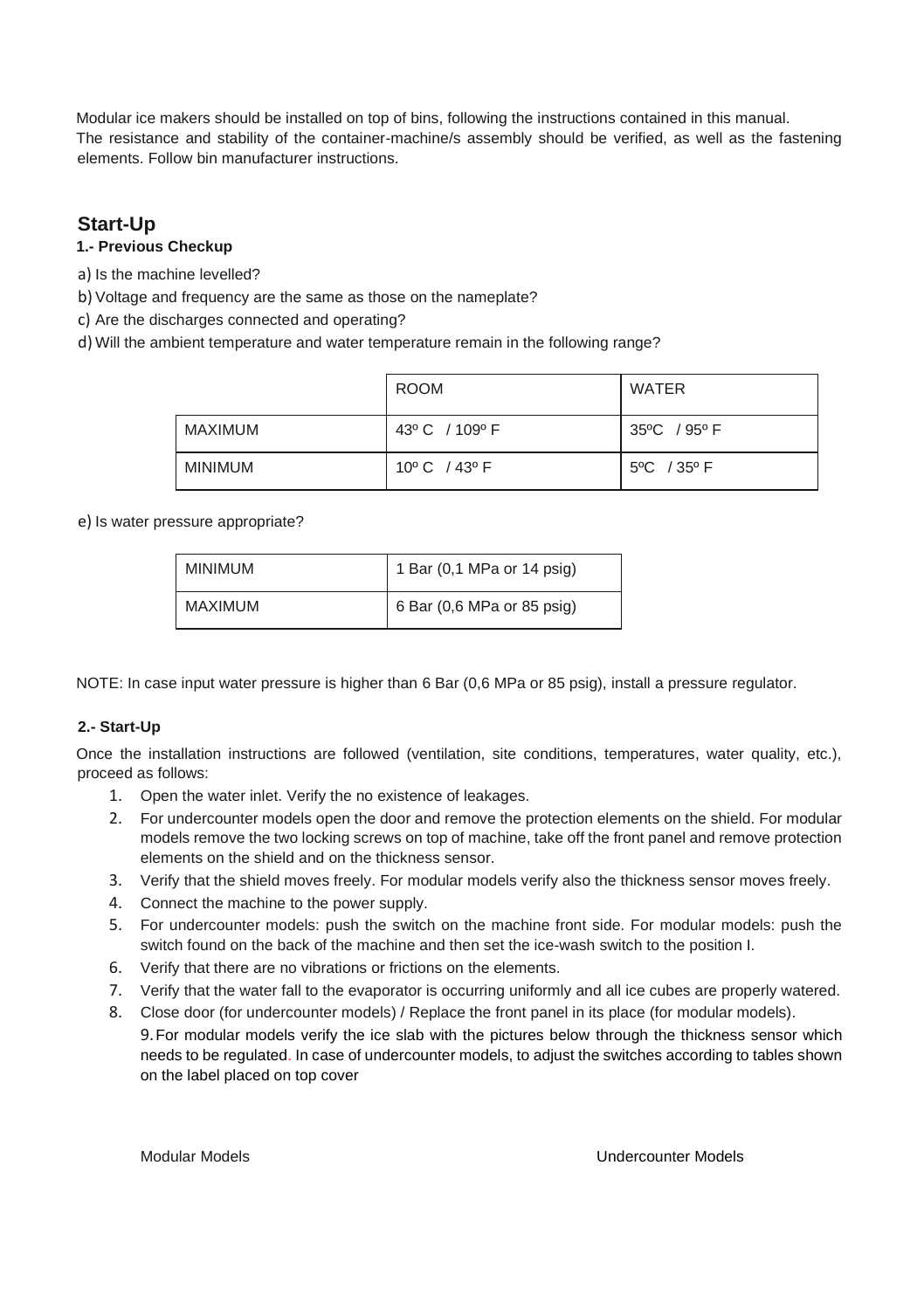

Damages due to the lack of maintenance and cleaning operations are not included on the warranty.

### **3.- Sequence of Operation**

- Initial Start-up: The first time the machine is started there is a delay of 30"in the power on sequence, it begins with the harvest sequence to ensure the water tray is filled.
- Freeze sequence: The compressor is energized. The water circulates from the water tray to the upper distributor, flowing through each cube cell, where it freezes. In undercounter models the freezing time is a programmed time, can be adjusted following the previously indicated table. For modular models this time depends on thickness sensor adjustment.
- Harvest sequence: The hot gas valve is opened and at the same time energizes the water inlet valve during a certain time to fill the water tray with the appropriate quantity of water. The ice slab slides off the evaporator and falls into the bin. Curtain opening finishes harvest step. After this, the freeze sequence starts again.
- When storage bin is full, the ice slab cannot fall down and curtains remains opened. The machine shuts off until enough ice has been removed from the storage bin and the curtain close again.

# **Maintenance and Cleaning Procedures**

It is the User's responsibility to keep the ice machine and ice storage bin in a sanitary condition.

Ice machines also require occasional cleaning of their water systems with a specifically designed chemical. This chemical dissolves mineral build up that forms during the ice making process.

Sanitize the ice storage bin as frequently as local health codes require, and every time the ice machine is cleaned and sanitized.

The ice machine's water system should be cleaned and sanitized at least twice a year.

CAUTION: Do not mix Ice Machine Cleaner and Sanitizer solutions together.

WARNING: Wear rubber gloves and safety goggles when handling Ice Machine Cleaner or Sanitizer.

WARNING: Unit should always be disconnected during maintenance/cleaning procedures.

## CLEANING WATER DISTRIBUTION SYSTEM

(1) Cleaning Water Distribution System for Undercounter Models

- 1. Set the switch to the OFF position after ice falls from the evaporator at the end of a harvest cycle or set the switch to the OFF position and allow the ice to melt off the evaporator. CAUTION: Never use anything to force ice from the evaporator.
- 2. Remove the back metal lid and the top panel (if it need be to make easier the cleaning operations).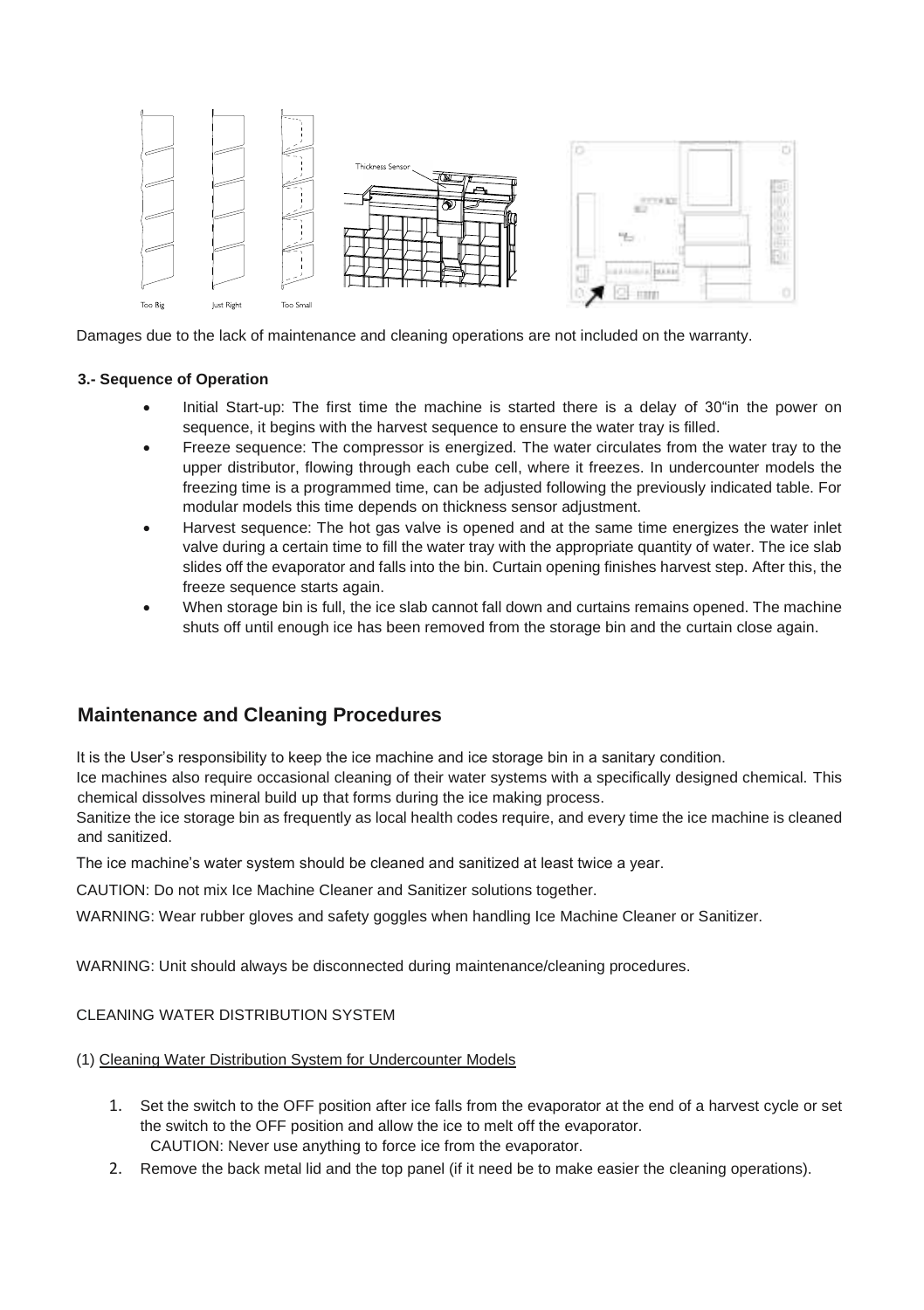

- 3. Remove all ice from the bin.
- 4. Remove the auxiliary pipe for drain operations near the pump and empty the water tray. Return it to their original position to avoid water spill.



- 5. Prepare a solution of an appropriate product for the cleaning of ice machines (lime). Do not use hydrochloric acid. We recommend the use of any food approved scale removal product prepared according to the manufacturer's instructions.
- 6. Fill water tray with the solution.



7. Switch on the machine while keeping pressed the wash button behind the front grid in order to run water pump. Let solution stand for 30-40 minutes and then switch off the machine.

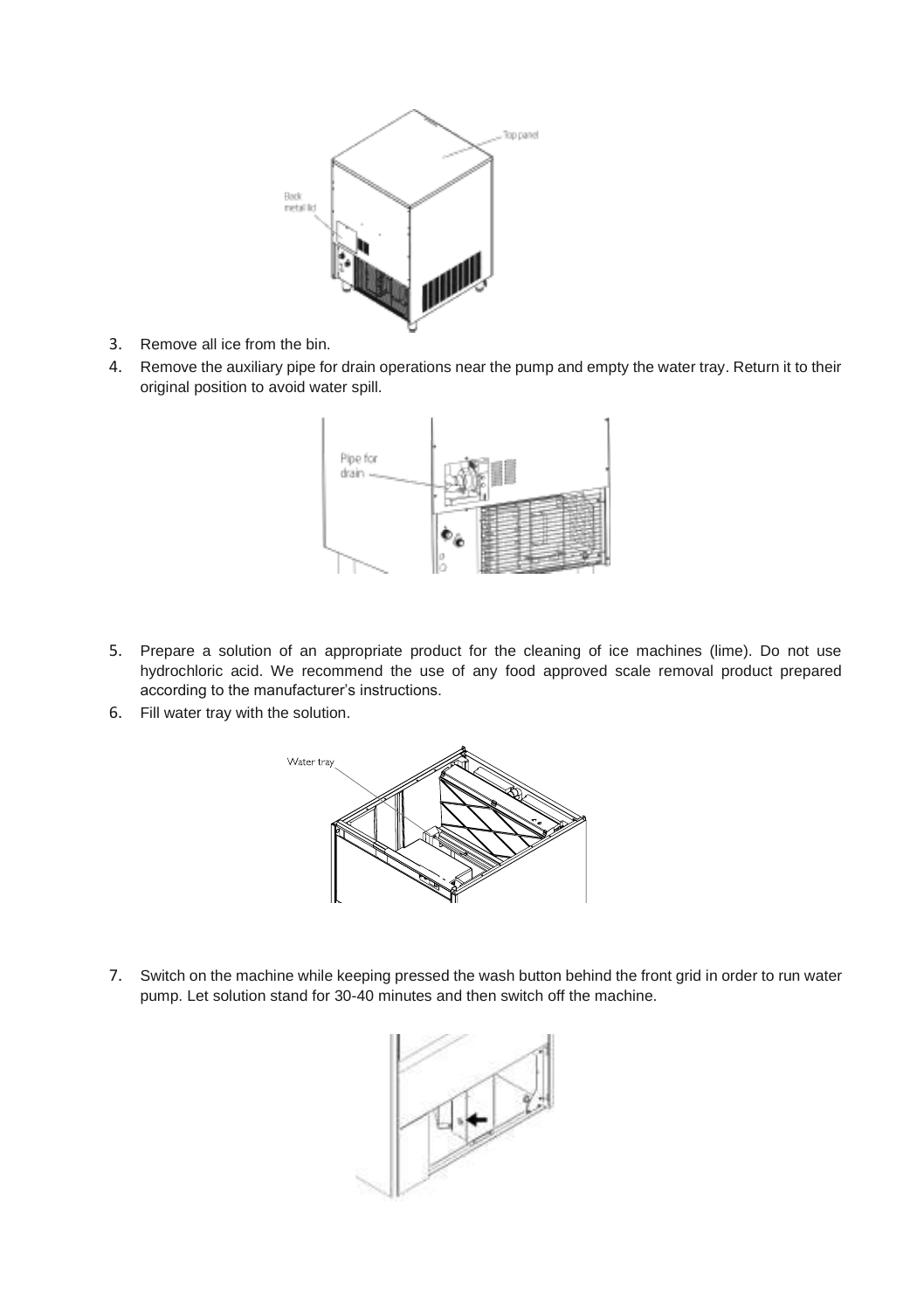- 8. Disconnect power and water supplies.
- 9. Remove the auxiliary pipe to drain and purge out the ice machine scale remover and residue. Replace it.
- 10. Mix enough cleaning solution (as in point 5) to clean parts and interior food zone surfaces.
- 11. Remove shield.



- 12. Clean all surfaces of the shield with the cleaner solution using a brush (not a wire brush) or cloth. Rinse all areas with water.
- 13. Clean all the interior surfaces of the freezing compartment (including storage bin) with the cleaner solution using a brush or cloth. Rinse all areas with water.
- 14. Mix a solution of sanitizer using approved (EPA/FDA) sodium hypochlorite food equipment sanitizer to form a solution with 100 - 200 ppm free chlorine yield.
- 15. Sanitize all surfaces of the shield applying liberally the sanitizer solution using a cloth or sponge.
- 16. Sanitize all the interior surfaces of the freezing compartment (including the storage bin) applying liberally sanitizer solution, using a cloth or sponge.
- 17. Return shield to its position.
- 18. Connect power and water supplies.
- 19. Fill water reservoir with the sanitizer solution.
- 20. Repeat point 7 in order to run water pump. Let solution stand for 20 minutes and switch off.
- 21. Remove the auxiliary pipe to drain and purge out the sanitizer solution and residue. Replace it. Fill the water reservoir with water and switch on the machine to allow water to circulate for 5 minutes and then stop the machine. Repeat this operation two more times to rinse thoroughly.
- 22. Remove the auxiliary hose to drain the water. Replace it and fill the tray with water to ensure the pump works properly.
- 23. Return the back metal lid and the top panel to their position.
- 24. Switch on machine and discard the first two harvests.

# CLEANING THE ICE BIN (FOR UNDERCOUNTER MODELS)

- 1. Disconnect the machine, close water faucet and empty storage bin of ice
- 2. Use the cleaner/water solution to clean all surfaces of the bin. Use a nylon brush or cloth. Then rinse all areas thoroughly with clean water.
- 3. Use the sanitizer/water solution to sanitize all surfaces of the bin. Use a nylon brush or cloth.
- 4. Rinse with plenty of water, dry, run the machine and open water faucet.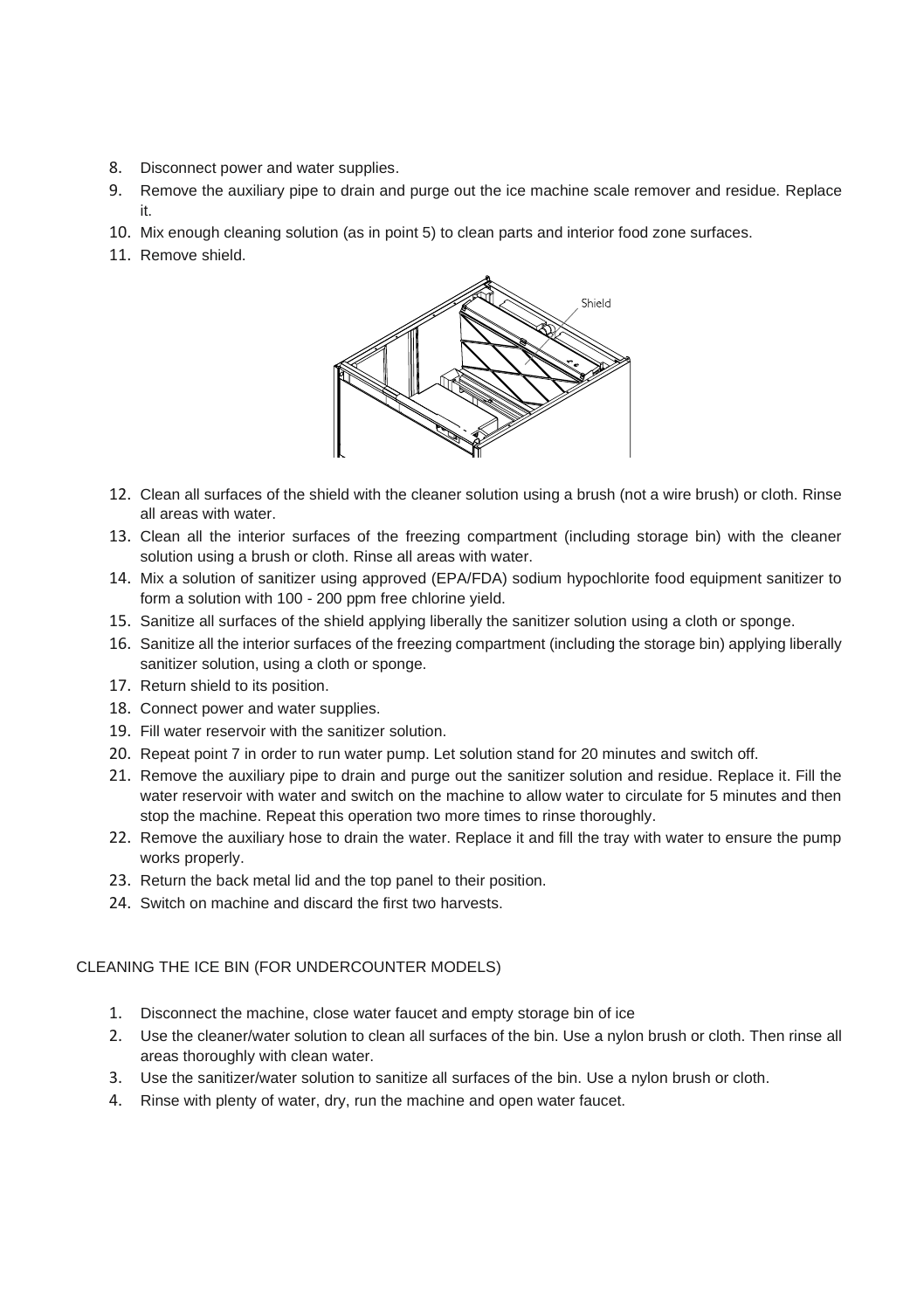## CLEANING THE CONDENSER (FOR UNDERCOUNTER & MODULAR MODELS)

### (1) Air Condenser

- 1. Disconnect machine and close water faucet.<br>2. Equipment managers remove the front or
- 2. For undercounter models remove the front grid by pressing the two clips placed at right side. For modular models remove the back panel (see figures below).



3. Clean condenser using a vacuum cleaner, soft brush or low pressure air. Clean from top to bottom, not side to side. Be careful not to bend the condenser fins.

#### (2) Water Condenser

The water condenser may require cleaning due to scale build-up. The cleaning procedures require special pumps and cleaning solutions. They must be performed by qualified maintenance or service personnel.

## CLEANING THE OUTSIDE OF THE MACHINE

Clean the area around the ice machine as often as necessary to maintain cleanliness. Sponge any dust and dirt off the outside of the ice machine with mild soap and water. Wipe dry with a clean soft cloth. A commercial grade stainless steel cleaner/polish can be used as necessary.

# CHECKING FOR WATER LEAKS

This must be done whenever maintenance is carried out on the machine: check all water connexions, braces, tubes and hoses in order to eliminate leaks and prevent breakages and flooding.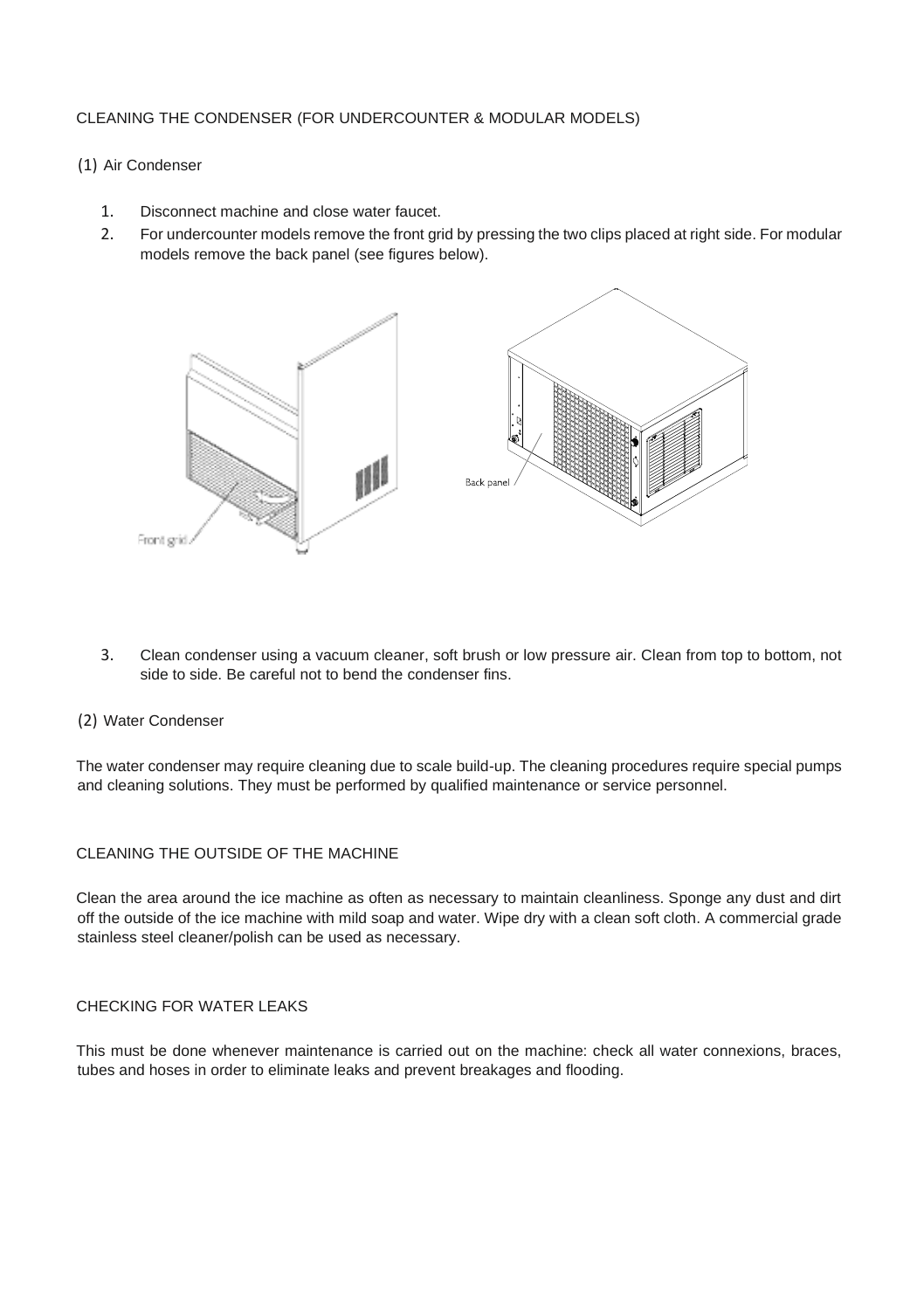## (2) Cleaning Water Distribution System for Modular Models

1. Set the switch to the OFF position after ice falls from the evaporator at the end of a harvest cycle or set the switch to the OFF position and allow the ice to melt off the evaporator. Set Ice-wash switch to the OFF position (position 0) after ice falls from the evaporator at the end of a harvest cycle, or set the icewash switch to the OFF position and allow the ice to melt off the evaporator.

CAUTION: Never use anything to force ice from the evaporator. Damage may result.

2. Remove the front panel.



- 3. Prepare a solution of an appropriate product for the cleaning of ice machines (lime). Do not use hydrochloric acid. We recommend the use of any NSF approved scale removal product. In modular machines the water bucket is filled automatically so we recommend to prepare a previous solution (for example 0.15L) according to the manufacturer's instructions with the total quantity of product needed for the water tray.
- 4. To start a cleaning cycle, move the ice-wash switch to the WASH position (position II). The machine will drain the reservoir and refill it. Pour the scale remover solution into the reservoir.

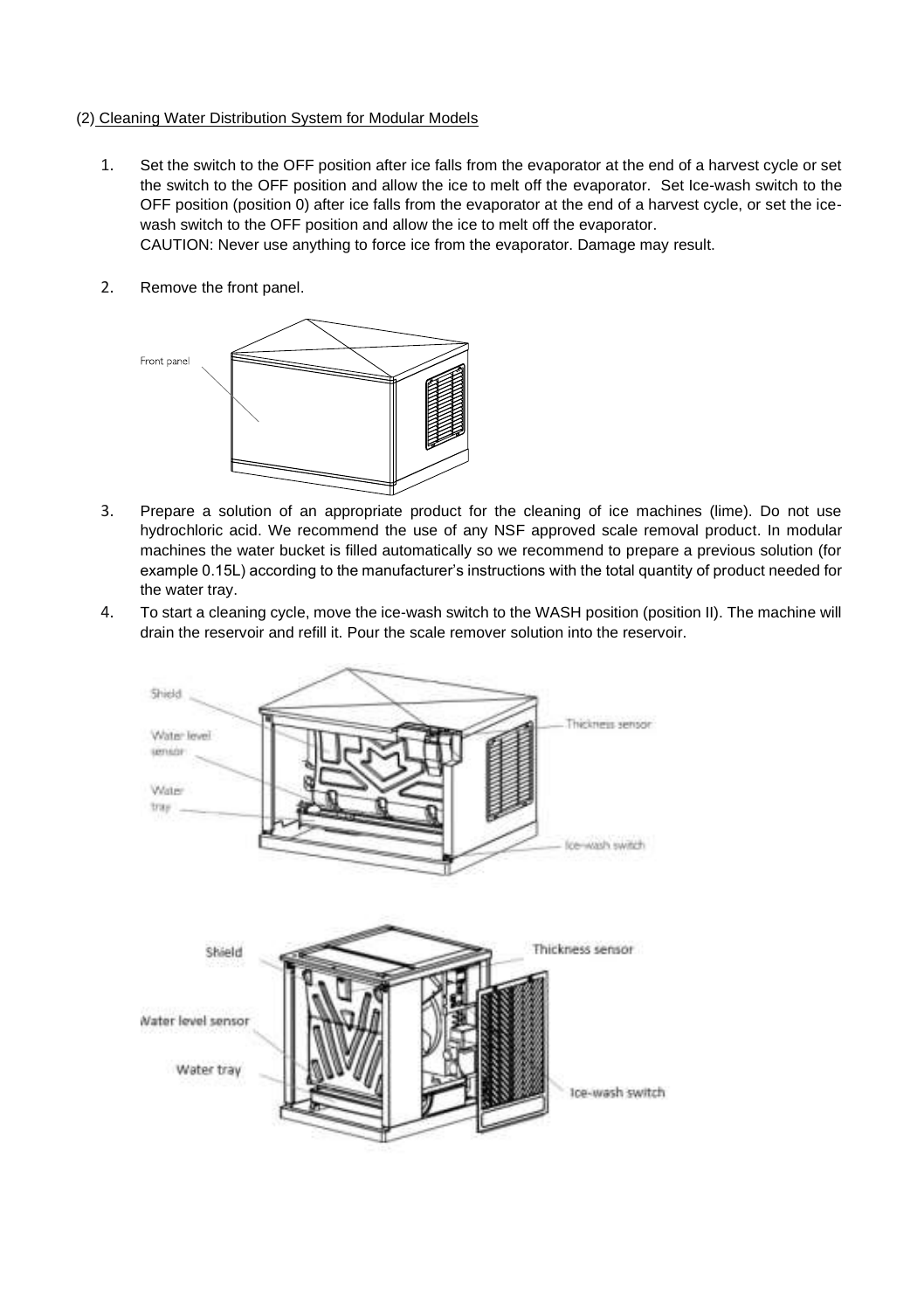- 5. Allow the solution to circulate in the water system for 30-40 minutes and then set the ice-wash switch to the OFF position.
- 6. To purge out the ice machine scale remover and residue move the ice-wash switch to the WASH (the machine will drain the reservoir and refill it) and then set the ice-wash switch to the OFF position.
- 7. Disconnect power and water supplies.
- 8. Mix a cleaning solution.
- 9. Remove the water pump, the curtain and the water tank.

Clean the metal surfaces, thickness sensor, water level sensor, adjusting screw, water pump electrode, curtain and water tank with the cleaning solution using a brush (not a wire brush). ) or cloth.



- 10. Clean the interior surfaces of the freezing compartment (including walls, plastic parts of the evaporator, distributor...) and the front panel with the cleaner solution using a brush or cloth.
- 11. Mix a solution of sanitizer using approved (EPA/FDA) sodium hypochlorite food equipment sanitizer to form a solution with 100 to 200 ppm free chlorine vield.
- 12. Disinfect all the surfaces of the thickness detector, the water level detector, the electrode of the water pump, the curtain and the water tank by applying abundant solution using a cloth or sponge.
- 13. Sanitize the interior surfaces of the freezing compartment (including walls, plastic parts of the evaporator, distributor...) and the front panel applying liberally the sanitizer solution using a cloth or sponge.
- 14. Return the water pump, water tank and curtain to their normal position.
- 15. Connect power and water supplies.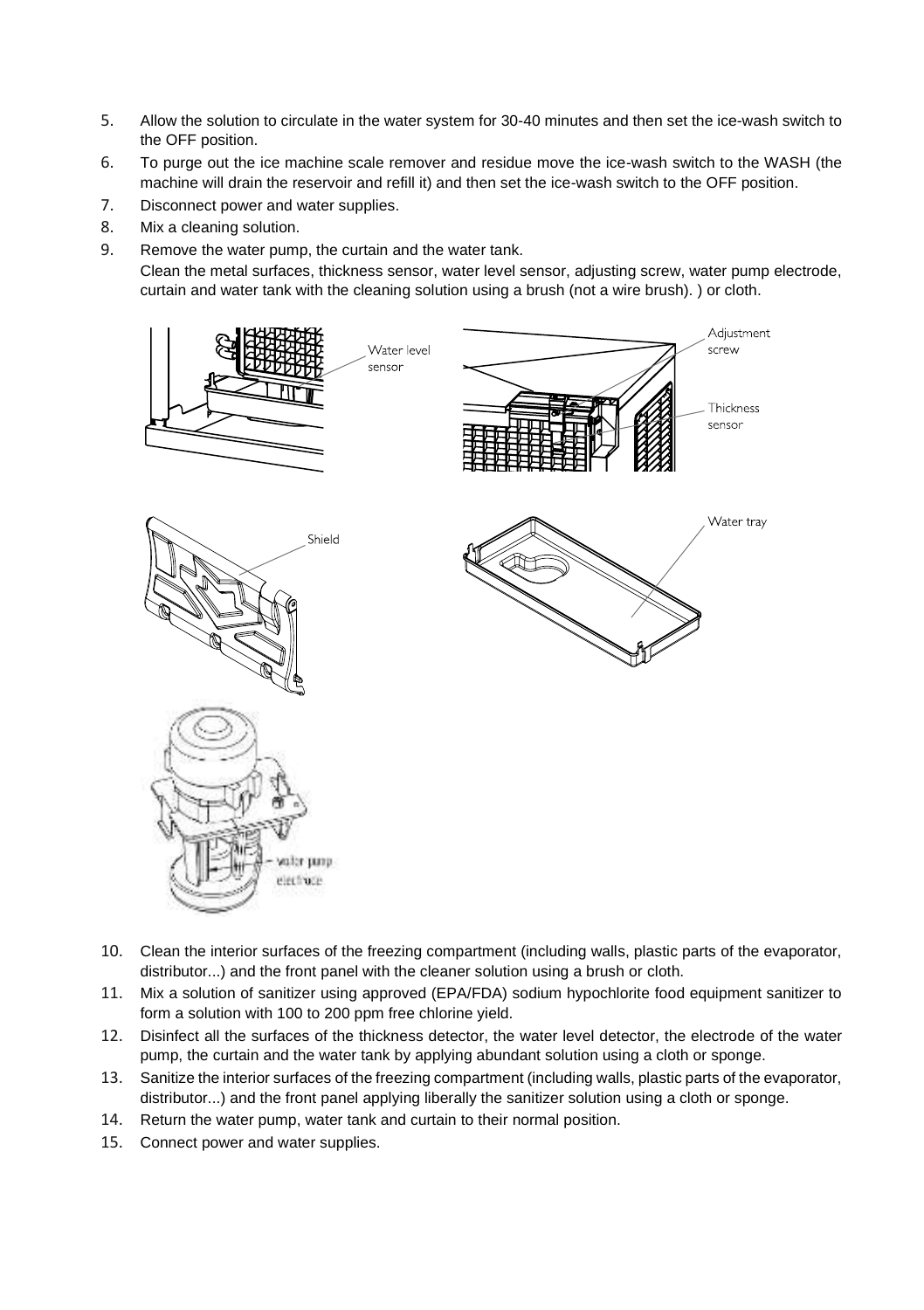- 16. To start a sanitation cleaning cycle, move the ice-wash switch to the WASH position. The machine will drain the reservoir and refill it. Pour the sanitizer into the water reservoir to get a solution as in the point 12.
- 17. Allow the solution to circulate in the water system for 20 minutes and then set the ice-wash switch to the OFF position.
- 18. To purge out the sanitizer solution and residue move the ice-wash switch to the WASH position (drain and refill) and allow the water to circulate for 5 minutes and then move the switch to the OFF position (drain). Repeat this operation two more times to rinse thoroughly.
- 19. Return the panel to their position.
- 20. Set the ice-wash switch to the ON position (position I) and discard the first two harvests.

# **User Troubleshooting Guide**

UNDERCOUNTER MODELS:

| <b>PROBLEM</b>                                               | <b>PROBABLE CAUSE</b>                | <b>SOLUTION</b>                                                                                             |
|--------------------------------------------------------------|--------------------------------------|-------------------------------------------------------------------------------------------------------------|
| None of the electrical parts work. The machine is unplugged. |                                      | Plug in the machine and<br>verify shocket power.                                                            |
|                                                              | Curtain not properly<br>closed       | Check no ice and it moves freely                                                                            |
| No water in tray.                                            | Not incoming water.                  | Check water supply.                                                                                         |
|                                                              | Inlet strain at water valve blocked. | Check an clean.                                                                                             |
| Ice slab empty or too thick.                                 | Disadjusted cycle time.              | Adjust PCB switches                                                                                         |
| Difficult to release ice slab at<br>harvest.                 | Unit bad leveled (tilted to back).   | Level; down front.                                                                                          |
|                                                              |                                      |                                                                                                             |
| Not uniform flow pattern at<br>evaporator.                   | Dirty or scaled distributor.         | Perform descaling procedure.<br>Remove and clean distributor (pull<br>from two clips at distributor sides). |
| Unit run and stops alternatively<br>itself                   | Safety presostat opens.              | Clean air condenser (behind front grid).                                                                    |

MODULAR MODELS: